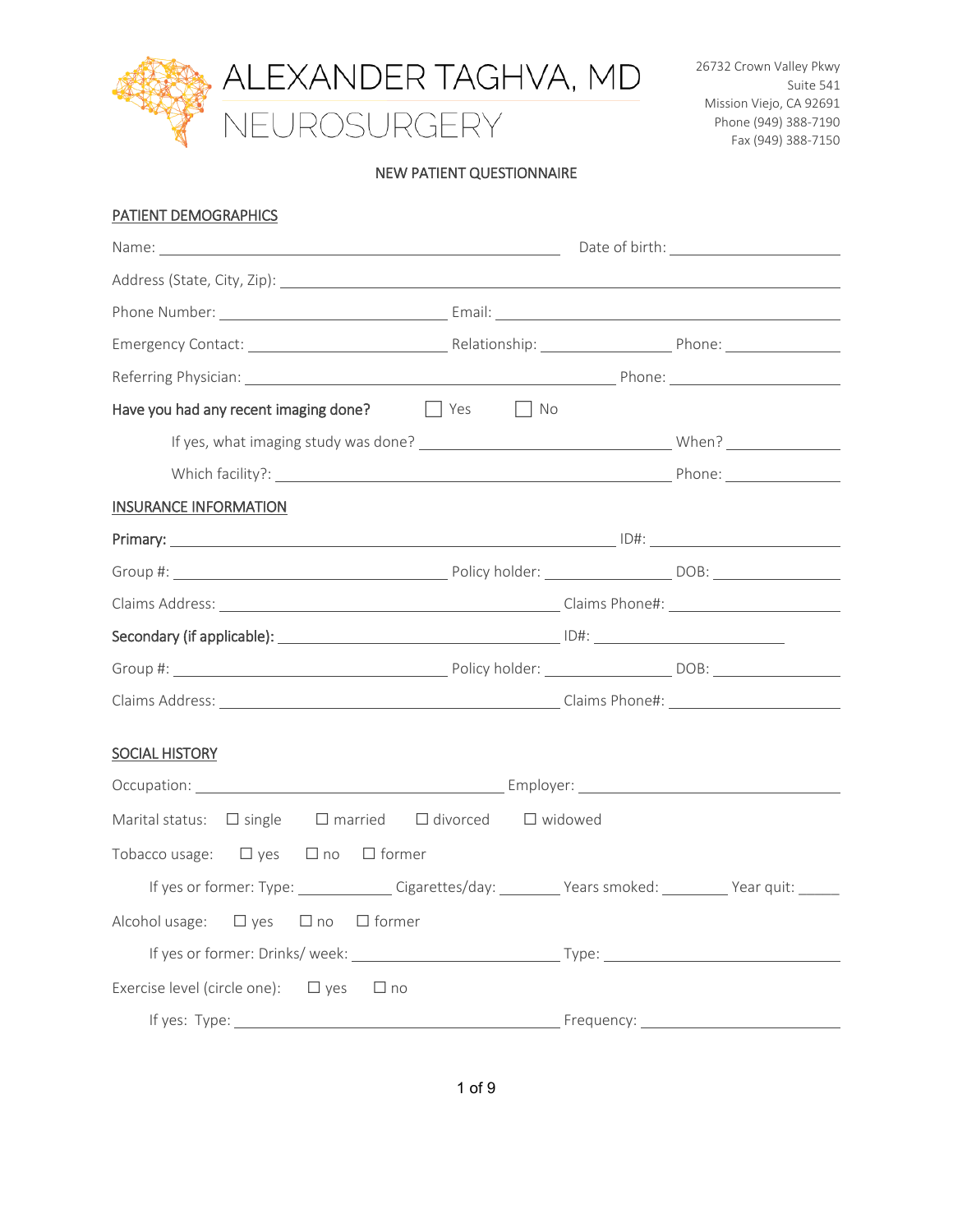

#### SPINE HEALTH QUESTIONNAIRE

1. What is the main purpose of your visit?

| 2. | a.         | Describe your problem(s):                                                                        |                  |
|----|------------|--------------------------------------------------------------------------------------------------|------------------|
|    | b.         |                                                                                                  |                  |
|    |            |                                                                                                  |                  |
|    |            |                                                                                                  |                  |
|    | С.         | Alleviating factors: $\Box$ nothing $\Box$ elevation $\Box$ ice<br>$\Box$ heat                   | $\Box$ gait aids |
|    |            | $\Box$ muscle relaxants<br>$\Box$ narcotics $\Box$ NSAIDs $\Box$ OTC medications                 | $\Box$ rest      |
|    |            | $\Box$ other: $\Box$<br>$\Box$ steroid injections                                                |                  |
|    | d.         | Aggravating factors: $\Box$ bending $\Box$ Standing $\Box$ Sitting $\Box$ driving $\Box$ working |                  |
|    |            | $\Box$ walking                                                                                   |                  |
|    | е.         | If you have pain:                                                                                |                  |
|    |            | • Frequency of pain: Constant Intermittent   Occasional                                          |                  |
|    |            | • Average pain level from 0 (none) to 10 (worst) : _______________/ 10                           |                  |
|    | f.         | Do you have numbness and tingling?                                                               |                  |
|    |            |                                                                                                  | No               |
|    | g.         | Do you have weakness?                                                                            |                  |
|    |            |                                                                                                  | No               |
|    | h.         | Have you had other epidurals or facet injections?                                                |                  |
|    |            |                                                                                                  | No               |
|    | i.         | Have you had physical therapy or chiropractic treatment?                                         |                  |
|    |            |                                                                                                  | No               |
| 3. |            | Have you had any spinal surgeries?                                                               |                  |
|    |            |                                                                                                  | No               |
| 4. |            | Is your problem related to an accident?                                                          |                  |
|    | $\Box$ Yes | □ No                                                                                             |                  |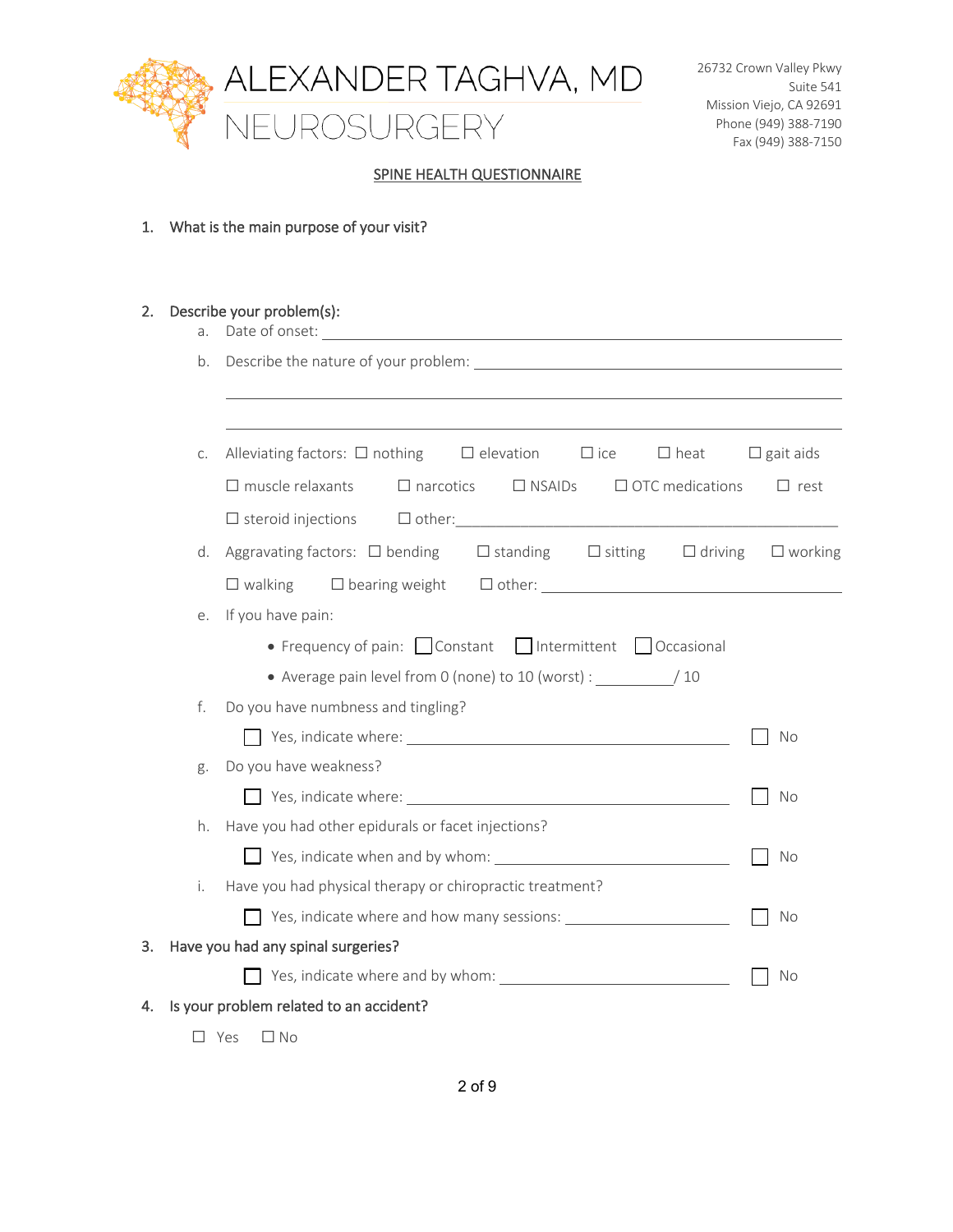|                      | ALEXANDER TAGHVA, MD     |                     | 26732 Crown Valley Pkwy<br>Suite 541                                  |
|----------------------|--------------------------|---------------------|-----------------------------------------------------------------------|
|                      | NEUROSURGERY             |                     | Mission Viejo, CA 92691<br>Phone (949) 388-7190<br>Fax (949) 388-7150 |
| PAST MEDICAL HISTORY |                          |                     |                                                                       |
| Aneurysm             |                          | High blood pressure |                                                                       |
| Asthma               |                          | High cholesterol    |                                                                       |
| <b>Brain Tumor</b>   |                          | Stroke              |                                                                       |
|                      | Cancer, type: __________ | Other: $\_\_$       |                                                                       |
|                      | Diabetes, type:          |                     |                                                                       |
| Heart disease        |                          | Other:              |                                                                       |

## FAMILY HISTORY

| Relative | Condition | Living or deceased |
|----------|-----------|--------------------|
|          |           |                    |
|          |           |                    |
|          |           |                    |
|          |           |                    |

If no known family history, please check here:

# SURGICAL HISTORY

| Date | Surgeon | <b>Surgery Name</b> | Facility |
|------|---------|---------------------|----------|
|      |         |                     |          |
|      |         |                     |          |
|      |         |                     |          |
|      |         |                     |          |

If no surgical history, please check here:  $\Box$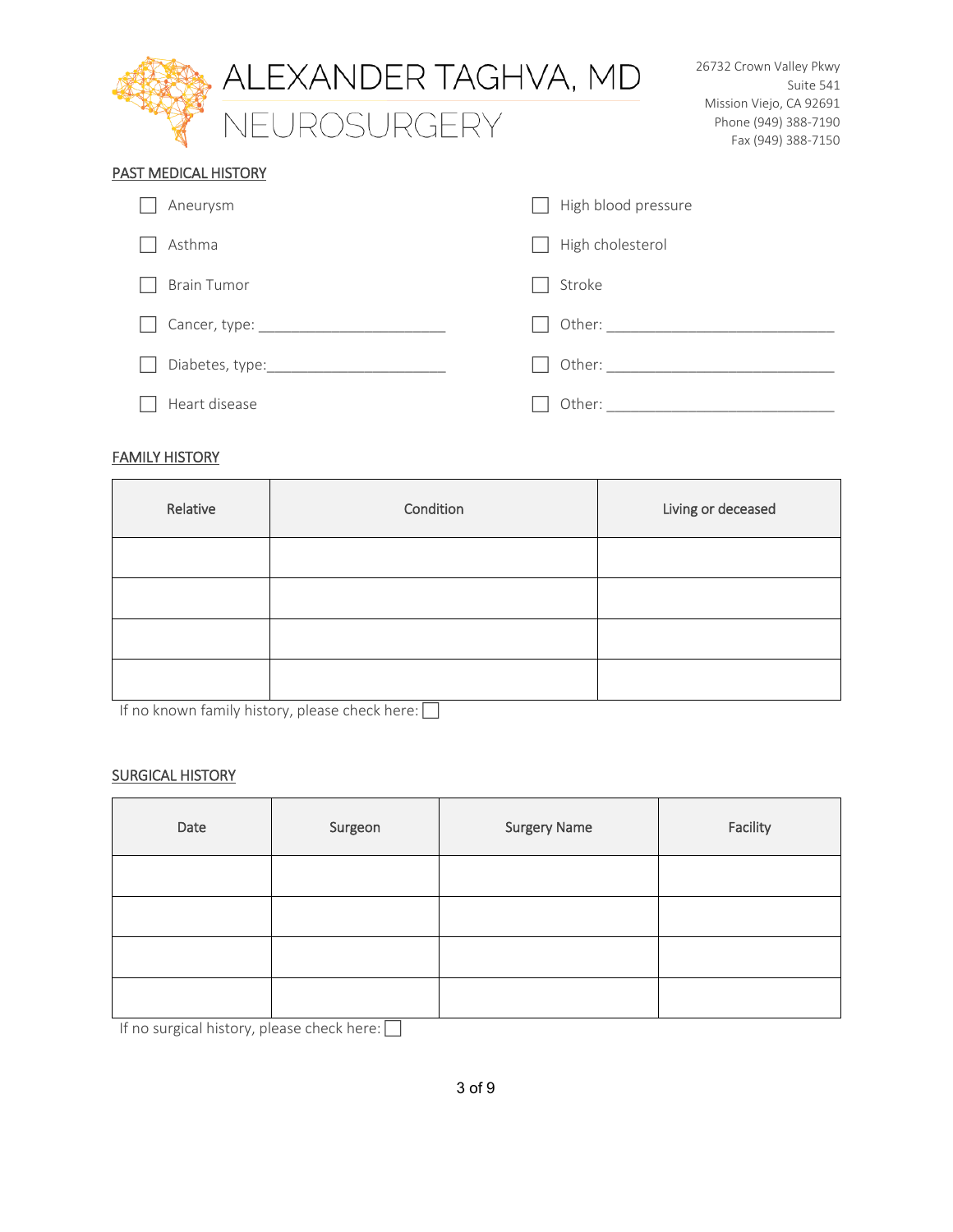

### PRIOR HOSPITALIZATIONS

| Date | Reason | Facility |
|------|--------|----------|
|      |        |          |
|      |        |          |
|      |        |          |
|      |        |          |

If no history of hospitalizations, please check here:  $\Box$ 

#### CURRENT MEDICATIONS

| <b>Medication Name</b> | Dosage | Frequency |
|------------------------|--------|-----------|
|                        |        |           |
|                        |        |           |
|                        |        |           |
|                        |        |           |
|                        |        |           |

If not taking any medications, please check this box:  $\Box$ 

#### ALLERGIES AND SENSITIVITIES

| Allergen                                                                                                                               | Sensitivity |
|----------------------------------------------------------------------------------------------------------------------------------------|-------------|
|                                                                                                                                        |             |
|                                                                                                                                        |             |
| the contract of the contract of the contract of<br>$\mathbf{r}$ and $\mathbf{r}$ and $\mathbf{r}$<br><b>Contract Contract Contract</b> | ┌           |

If no allergies, please check this box:  $\Box$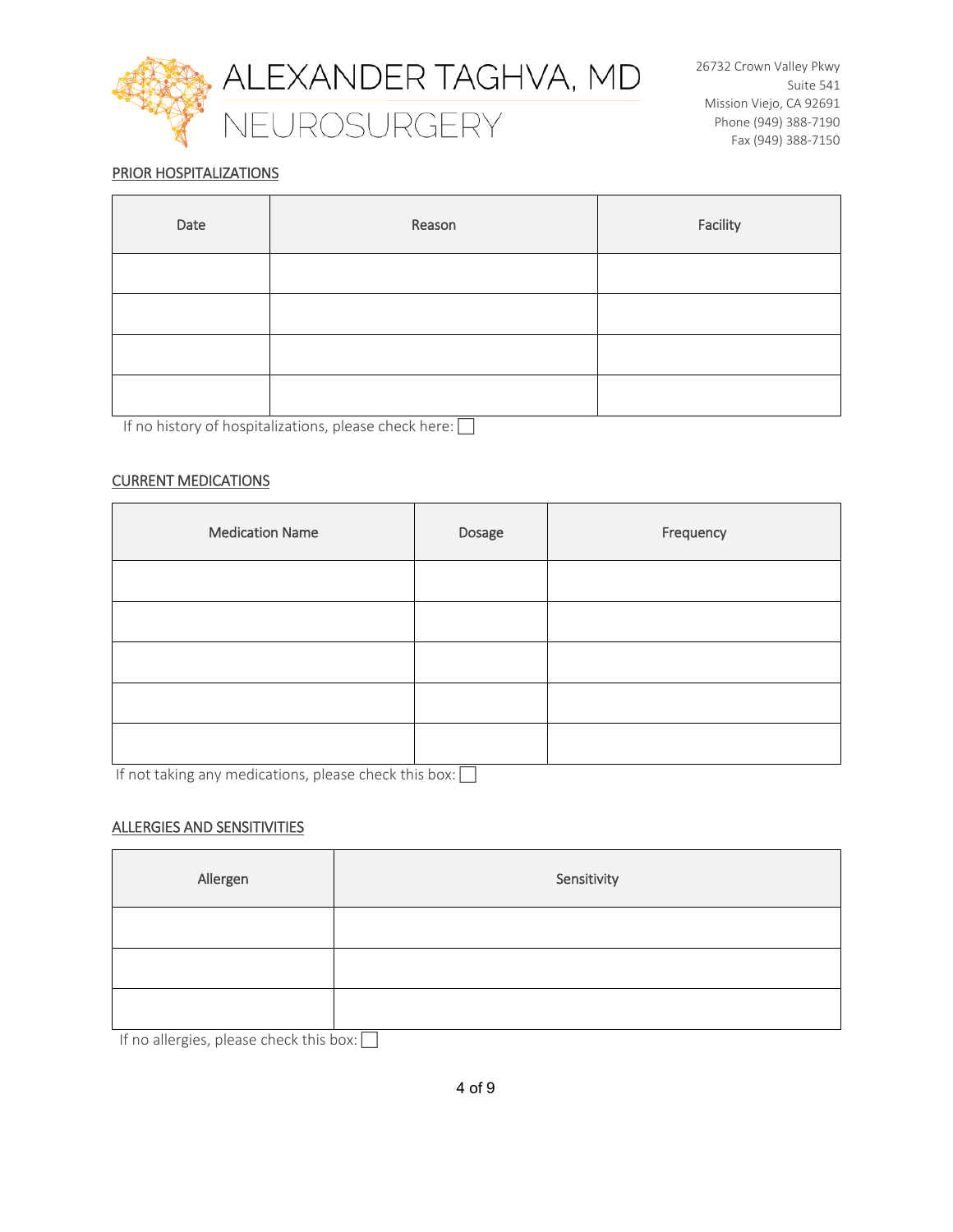

#### REVIEW OF SYSTEMS

| General Health                              |           | Cardiovascular                            |           |
|---------------------------------------------|-----------|-------------------------------------------|-----------|
| Recent weight change?                       | Yes<br>No | Chest pain or angina pectoris             | Yes<br>No |
| Good general health for most of your life?  | Yes<br>No | Shortness of breath walking/lying<br>down | Yes<br>No |
| Head/Eye/Ear/Nose/Throat                    |           | Difficulty walking 2 blocks               | Yes<br>No |
| Eye disease or injury                       | Yes<br>No | Heart trouble/ heart attacks              | Yes<br>No |
| Do you wear glasses?                        | Yes<br>No | High blood pressure                       | Yes<br>No |
| Double vision                               | Yes<br>No | Swelling of hands/ feet/ ankles           | Yes<br>No |
| Headaches                                   | Yes<br>No | Awaking in the night smothering           | Yes<br>No |
| Glaucoma                                    | Yes<br>No | Heart murmur                              | Yes<br>No |
| Itching eyes or nose                        | Yes<br>No | Gynecological (if applicable)             |           |
| Sneezing or runny nose                      | Yes<br>No | Pain with menstrual periods               | Yes<br>No |
| Nosebleeds                                  | Yes<br>No | Pelvic conditions                         | Yes<br>No |
| Chronic sinus trouble                       | Yes<br>No | Genitourinary                             |           |
| Ear disease                                 | Yes<br>No | Loss of urine                             | Yes<br>No |
| Impaired hearing                            | Yes<br>No | Frequent urination                        | Yes<br>No |
| Dizziness or transient unconscious episodes | Yes<br>No | Night time urination                      | Yes<br>No |
| <b>Neck</b>                                 |           | Blood in urine                            | Yes<br>No |
| Stiffness                                   | Yes<br>No | Kidney trouble                            | Yes<br>No |
| Thyroid Trouble                             | Yes<br>No | Kidney stones                             | Yes<br>No |
| Enlarged glands                             | Yes<br>No | Bright's disease                          | Yes<br>No |
| Respiratory                                 |           | Musculoskeletal                           |           |
| URI (cold)                                  | Yes<br>No | Varicose veins                            | Yes<br>No |
| Spitting up blood                           | Yes<br>No | Weakness of muscles or joints             | Yes<br>No |
| Chronic/ frequent cough                     | Yes<br>No | Difficulty walking                        | Yes<br>No |
| Asthma or wheezing                          | Yes<br>No | Pain in calves or buttocks                | Yes<br>No |
| Difficulty breathing                        | Yes<br>No | Pain relieved by rest?                    | Yes<br>No |
| Lung problems                               | Yes<br>No | Allergic                                  |           |
| Pleurisy or pneumonia                       | Yes<br>No | Any allergies, including medications?     | Yes<br>No |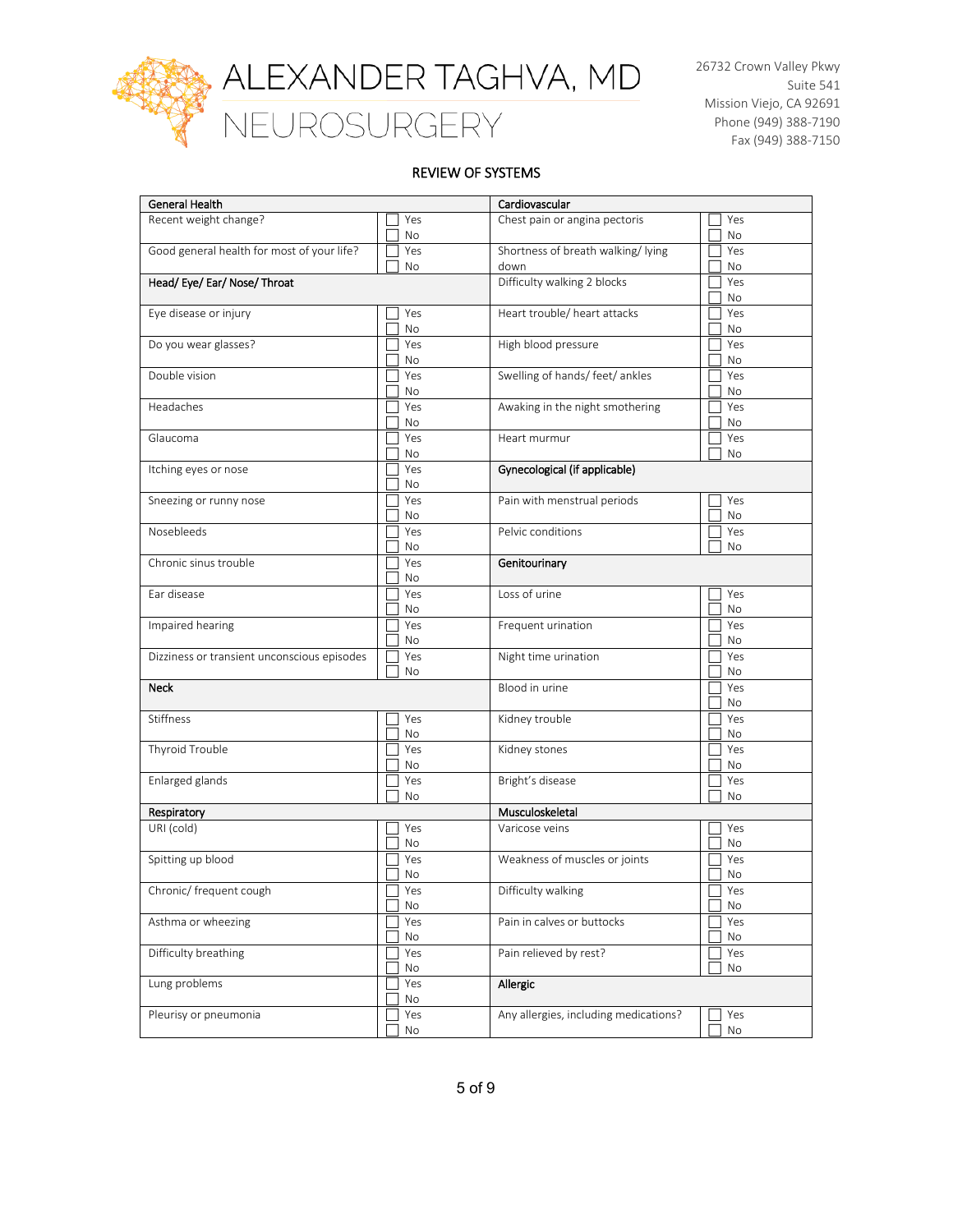

ALEXANDER TAGHVA, MD<br>NEUROSURGERY

26732 Crown Valley Pkwy Suite 541 Mission Viejo, CA 92691 Phone (949) 388-7190 Fax (949) 388-7150

| Neuropsychiatric                        |           | Skin                          |           |
|-----------------------------------------|-----------|-------------------------------|-----------|
|                                         |           |                               |           |
| Have you ever had psychiatric care?     | Yes       | Skin disease                  | Yes       |
|                                         | <b>No</b> |                               | <b>No</b> |
| Have you ever been advised to see a     | Yes       | Jaundice                      | Yes       |
| psychiatrist?                           | <b>No</b> |                               | <b>No</b> |
| Fainting spells                         | Yes       | Hives, eczema, rash           | Yes       |
|                                         | <b>No</b> |                               | <b>No</b> |
| Convulsions                             | Yes       | Frequent infections or boils  | Yes       |
|                                         | <b>No</b> |                               | <b>No</b> |
| Paralysis                               | Yes       | Open wounds                   | Yes       |
|                                         |           |                               |           |
|                                         | <b>No</b> |                               | <b>No</b> |
| Hematological                           |           | Gastrointestinal              |           |
| Slow to heal after cuts                 | Yes       | Peptic ulcers                 | Yes       |
|                                         | <b>No</b> |                               | <b>No</b> |
| <b>Blood disease</b>                    | Yes       | Vomiting blood or food        | Yes       |
|                                         | <b>No</b> |                               | <b>No</b> |
| Anemia                                  | Yes       | Hepatitis                     | Yes       |
|                                         | <b>No</b> |                               | <b>No</b> |
| Phlebitis                               | Yes       | Painful bowel movements       | Yes       |
|                                         | <b>No</b> |                               | <b>No</b> |
| Excessive bleeding after surgery        | Yes       | Bleeding with bowel movements | Yes       |
|                                         | <b>No</b> |                               | <b>No</b> |
|                                         | Yes       | <b>Black stools</b>           | Yes       |
| Abnormal bruising or bleeding           |           |                               |           |
|                                         | <b>No</b> |                               | <b>No</b> |
| Endocrine                               |           | Hemorrhoids                   | Yes       |
|                                         |           |                               | <b>No</b> |
| Thyroid disease                         | Yes       | Recent change in bowel habits | Yes       |
|                                         | <b>No</b> |                               | <b>No</b> |
| Hormonal therapy                        | Yes       | Frequent diarrhea             | Yes       |
|                                         | <b>No</b> |                               | <b>No</b> |
| Change in hair growth                   | Yes       | Heartburn or indigestion      | Yes       |
|                                         | <b>No</b> |                               | <b>No</b> |
| Changes in skin temperature and texture | Yes       | Abdominal pain or cramping    | Yes       |
|                                         |           |                               | <b>No</b> |
|                                         | No        |                               |           |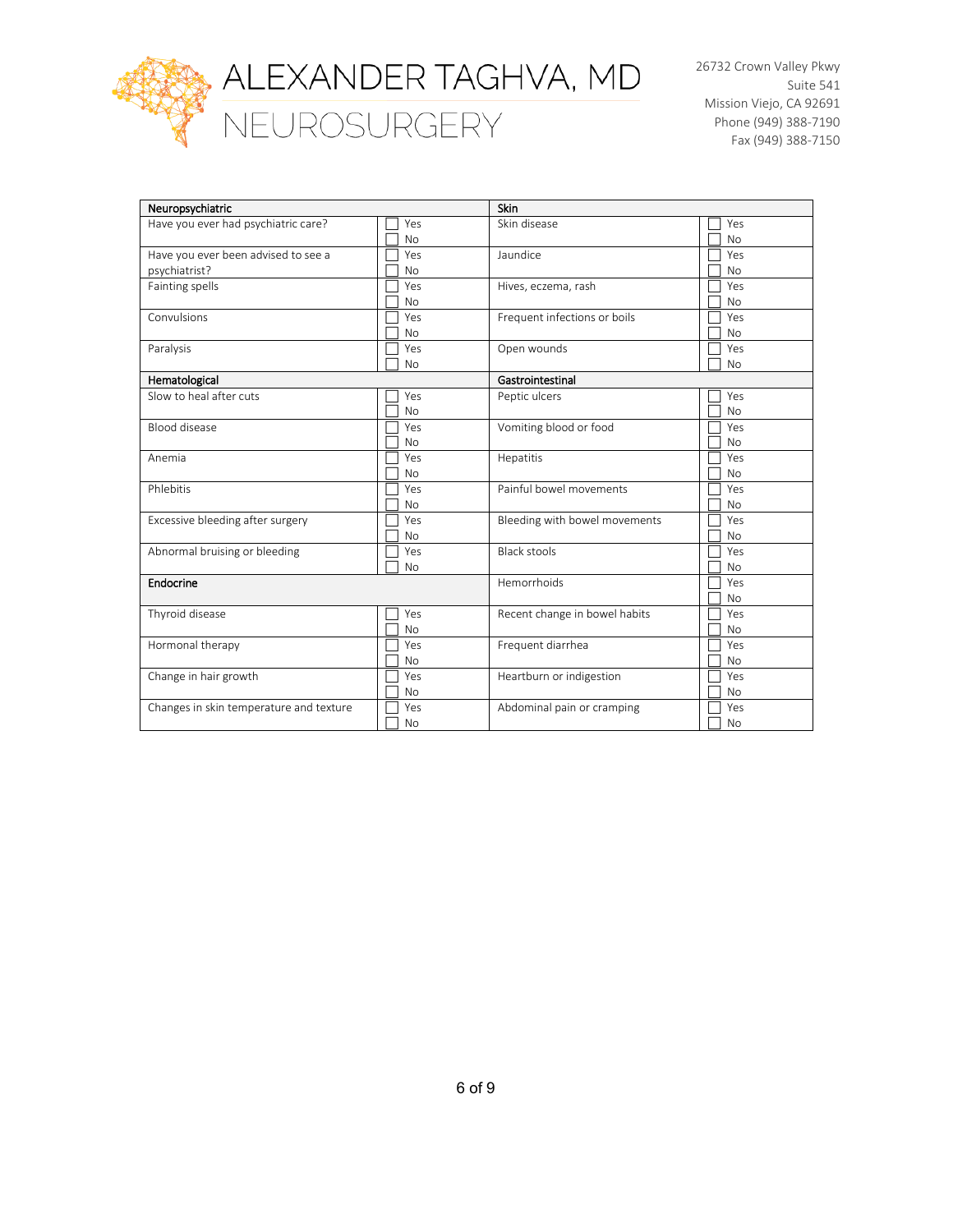

Thank you for taking the time to fill out our forms. The following list will allow us to send letters to the appropriate people.

| Address: National Address: National Address: National Address: National Address: National Address: National Address: National Address: National Address: National Address: National Address: National Address: National Addres |  |
|--------------------------------------------------------------------------------------------------------------------------------------------------------------------------------------------------------------------------------|--|
|                                                                                                                                                                                                                                |  |
|                                                                                                                                                                                                                                |  |
|                                                                                                                                                                                                                                |  |
|                                                                                                                                                                                                                                |  |
|                                                                                                                                                                                                                                |  |
|                                                                                                                                                                                                                                |  |
|                                                                                                                                                                                                                                |  |
| Address: No. 2008. The Committee of the Committee of the Committee of the Committee of the Committee of the Committee of the Committee of the Committee of the Committee of the Committee of the Committee of the Committee of |  |
|                                                                                                                                                                                                                                |  |
|                                                                                                                                                                                                                                |  |
|                                                                                                                                                                                                                                |  |
|                                                                                                                                                                                                                                |  |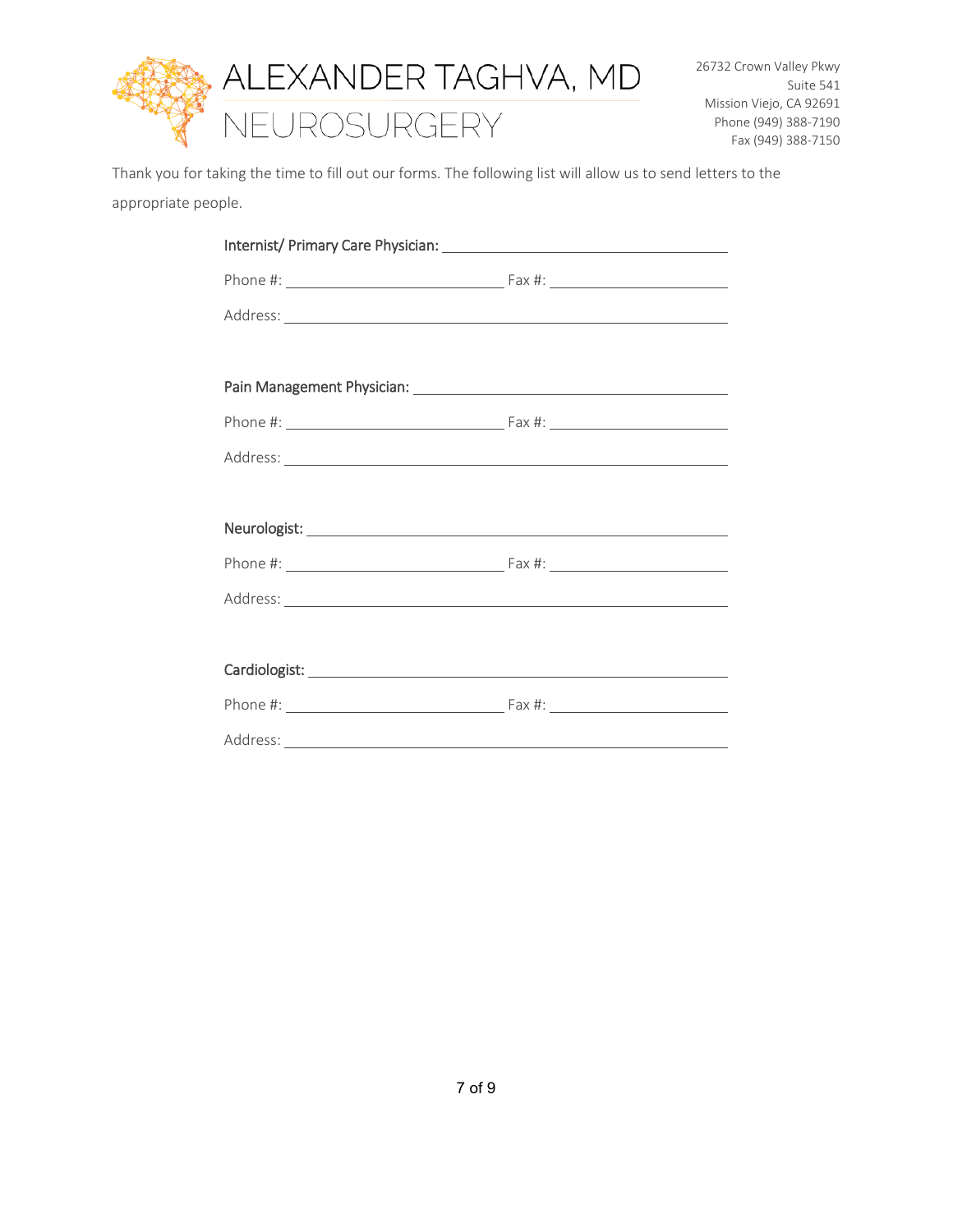

#### HIPAA Authorization Release Form

|  |  | (your name), authorize Dr. Taghva to disclose my medical information to |  |  |  |  |  |
|--|--|-------------------------------------------------------------------------|--|--|--|--|--|
|  |  |                                                                         |  |  |  |  |  |

the following people:

Unless specified, Dr. Taghva will divulge information strictly in the clinic or hospital settings. Should you wish to be contacted with potentially private information in other ways, please check the areas below:

 $\Box$  Ok to leave message on cell phone



- 
- $\Box$  Leave message with callback number only
- $\Box$  Ok to email at the following email address:
- 
- $\Box$  Ok to leave message on home phone with detailed message

#### Social Media Release

I, \_\_\_\_\_\_\_\_\_\_\_\_\_\_\_\_\_\_\_\_\_\_\_\_\_\_, (your name), volunteer to have my medical images (such as MRI and X-Ray films) used and disclosed as set forth in this authorization, primarily on social media (e.g. "before and after photos" on Instagram) to inform the public about neurosurgical procedures. I understand that my name, face, or any patient identifying information will not be disclosed in these posts unless specifically discussed with me.

 $\Box$  Check here if you do not wish to have your medical images used on social media.

This authorization will remain in effect until revoked by myself. I understand that I have the right to terminate this authorization by submitting a written statement to Dr. Taghva.

For any further questions regarding Dr. Taghva's privacy statements, please feel free to discuss your concern with your doctor. This notice describes how the doctor may use and disclose patient information, restrictions on the use of and disclosure of healthcare information for patient listed on form, as well as the rights each patient has regarding privacy and protection of information.

Patient Signature: Date: Date: Date: Date: Date: Date: Date: Date: Date: Date: Date: Date: Date: Date: Date: D